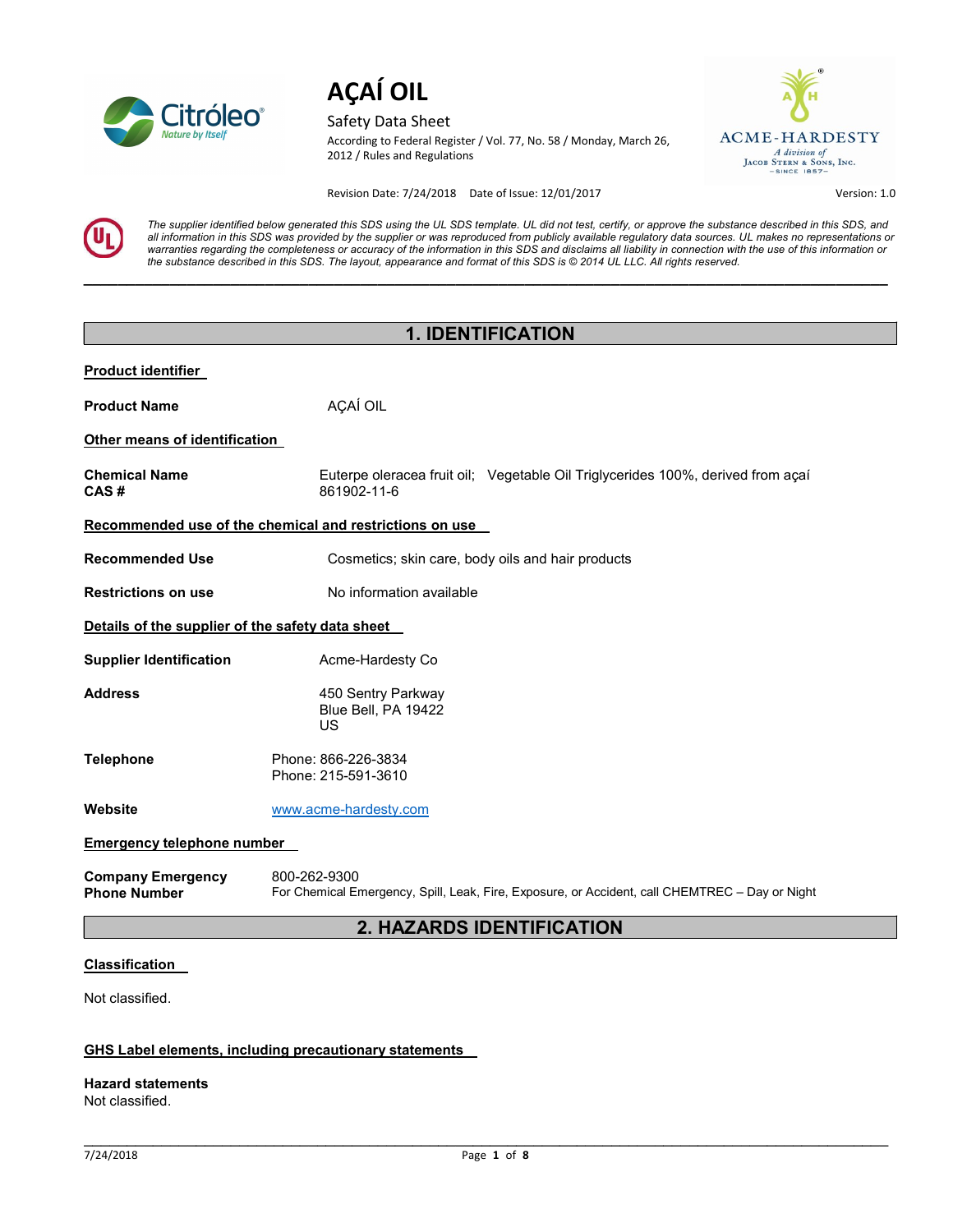Safety Data Sheet According to Federal Register / Vol. 77, No. 58 / Monday, March 26, 2012 / Rules and Regulations

#### Other information

#### Unknown acute toxicity

100 % of the mixture consists of ingredient(s) of unknown toxicity

100 % of the mixture consists of ingredient(s) of unknown acute oral toxicity

100 % of the mixture consists of ingredient(s) of unknown acute dermal toxicity

100 % of the mixture consists of ingredient(s) of unknown acute inhalation toxicity (gas)

100 % of the mixture consists of ingredient(s) of unknown acute inhalation toxicity (vapor)

100 % of the mixture consists of ingredient(s) of unknown acute inhalation toxicity (dust/mist)

# 3. COMPOSITION/INFORMATION ON INGREDIENTS

 $\mathcal{L}_\mathcal{L} = \mathcal{L}_\mathcal{L} = \mathcal{L}_\mathcal{L} = \mathcal{L}_\mathcal{L} = \mathcal{L}_\mathcal{L} = \mathcal{L}_\mathcal{L} = \mathcal{L}_\mathcal{L} = \mathcal{L}_\mathcal{L} = \mathcal{L}_\mathcal{L} = \mathcal{L}_\mathcal{L} = \mathcal{L}_\mathcal{L} = \mathcal{L}_\mathcal{L} = \mathcal{L}_\mathcal{L} = \mathcal{L}_\mathcal{L} = \mathcal{L}_\mathcal{L} = \mathcal{L}_\mathcal{L} = \mathcal{L}_\mathcal{L}$ 

#### Substance

| Chemical name                                 | CAS No.     | Weight-% | <b>Hazardous Material</b><br>Information Review Act<br>registry number (HMIRA<br>registry $#$ ) | Date HMIRA filed and<br>date exemption granted<br>(if applicable) |
|-----------------------------------------------|-------------|----------|-------------------------------------------------------------------------------------------------|-------------------------------------------------------------------|
| Fats and Glyceridic oils,<br>Euterpe oleracea | 861902-11-6 | 100      | $\qquad \qquad$                                                                                 |                                                                   |

| <b>First aid measures</b>                                                  |                                                                                                                                                                                                           |  |  |  |
|----------------------------------------------------------------------------|-----------------------------------------------------------------------------------------------------------------------------------------------------------------------------------------------------------|--|--|--|
| <b>Inhalation</b>                                                          | Remove to fresh air.                                                                                                                                                                                      |  |  |  |
| Eye contact                                                                | Rinse thoroughly with plenty of water for at least 15 minutes, lifting lower and upper eyelids.<br>Consult a physician.                                                                                   |  |  |  |
| <b>Skin contact</b>                                                        | Wash skin with soap and water.                                                                                                                                                                            |  |  |  |
| Ingestion                                                                  | Clean mouth with water and drink afterwards plenty of water. Nontoxic in small doses. For<br>sizeable amount, seek medical assistance. Effects appear more severe in individuals with<br>kidney problems. |  |  |  |
| Most important symptoms and effects, both acute and delayed                |                                                                                                                                                                                                           |  |  |  |
| <b>Symptoms</b>                                                            | No information available.                                                                                                                                                                                 |  |  |  |
| Indication of any immediate medical attention and special treatment needed |                                                                                                                                                                                                           |  |  |  |
| Note to physicians                                                         | Treat symptomatically.                                                                                                                                                                                    |  |  |  |

## 5. FIRE-FIGHTING MEASURES

| <b>Suitable Extinguishing Media</b> | Use extinguishing measures that are appropriate to local circumstances and the |                                                                                   |  |  |  |
|-------------------------------------|--------------------------------------------------------------------------------|-----------------------------------------------------------------------------------|--|--|--|
|                                     |                                                                                | surrounding environment. Carbon Dioxide (CO2), dry chemical powder or appropriate |  |  |  |
|                                     | foam. Do not use a direct stream of water to extinguish.                       |                                                                                   |  |  |  |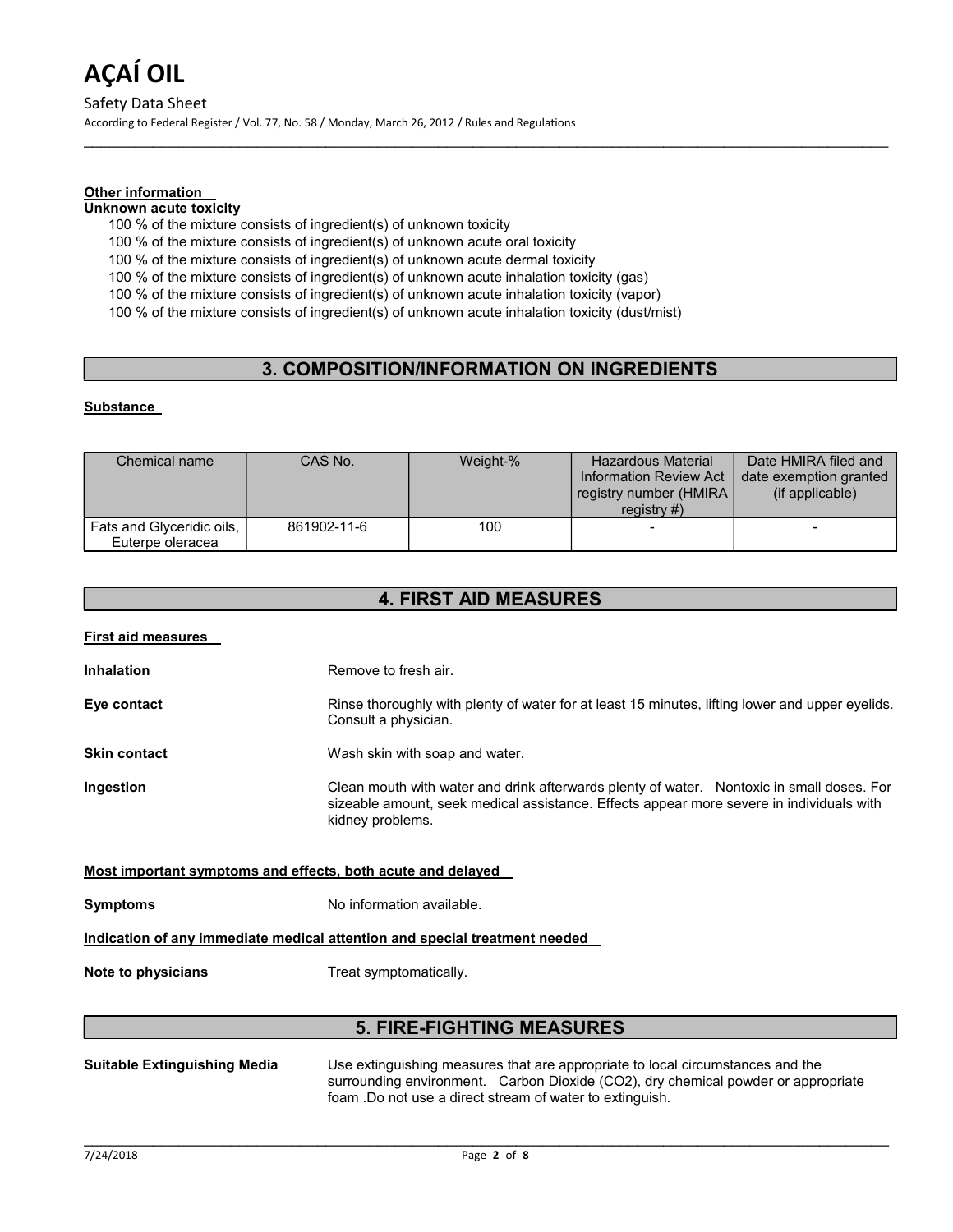#### Safety Data Sheet

According to Federal Register / Vol. 77, No. 58 / Monday, March 26, 2012 / Rules and Regulations

| <b>Large Fire</b>                                                                                                | CAUTION: Use of water spray when fighting fire may be inefficient.                                                                           |  |  |  |  |  |
|------------------------------------------------------------------------------------------------------------------|----------------------------------------------------------------------------------------------------------------------------------------------|--|--|--|--|--|
| Unsuitable extinguishing media                                                                                   | Do not scatter spilled material with high pressure water streams.                                                                            |  |  |  |  |  |
| Specific hazards arising from the<br>chemical                                                                    | Fire can cause thick and black smoke. As a result of thermal decomposition, dangerous<br>products can form: carbon monoxide, carbon dioxide. |  |  |  |  |  |
| <b>Hazardous Combustion Products</b>                                                                             | Carbon oxides.                                                                                                                               |  |  |  |  |  |
| <b>Explosion Data</b><br><b>Sensitivity to Mechanical Impact None.</b><br><b>Sensitivity to Static Discharge</b> | None.                                                                                                                                        |  |  |  |  |  |
| Special protective equipment for<br>fire-fighters                                                                | Firefighters should wear self-contained breathing apparatus and full firefighting turnout<br>gear. Use personal protection equipment.        |  |  |  |  |  |

 $\mathcal{L}_\mathcal{L} = \mathcal{L}_\mathcal{L} = \mathcal{L}_\mathcal{L} = \mathcal{L}_\mathcal{L} = \mathcal{L}_\mathcal{L} = \mathcal{L}_\mathcal{L} = \mathcal{L}_\mathcal{L} = \mathcal{L}_\mathcal{L} = \mathcal{L}_\mathcal{L} = \mathcal{L}_\mathcal{L} = \mathcal{L}_\mathcal{L} = \mathcal{L}_\mathcal{L} = \mathcal{L}_\mathcal{L} = \mathcal{L}_\mathcal{L} = \mathcal{L}_\mathcal{L} = \mathcal{L}_\mathcal{L} = \mathcal{L}_\mathcal{L}$ 

## 6. ACCIDENTAL RELEASE MEASURES

#### Personal precautions, protective equipment and emergency procedures

| <b>Personal precautions</b> | Avoid contact with eyes. |
|-----------------------------|--------------------------|
|-----------------------------|--------------------------|

#### Methods and material for containment and cleaning up

Methods for containment **Prevent further leakage or spillage if safe to do so.** 

Methods for cleaning up Dam up. Soak up with non-combustible absorbent materials (soil, sand, vermiculite, diatomite, etc.). Store the product and the absorbent in an appropriate container. The contaminated area should be immediately cleaned.. Pick up and transfer to properly labeled containers.

## 7. HANDLING AND STORAGE

#### Precautions for safe handling

Advice on safe handling Handle in accordance with good industrial hygiene and safety practice.

#### Conditions for safe storage, including any incompatibilities

Storage Conditions **Keep containers tightly closed in a dry, cool and well-ventilated place.** 

Recommended Use Cosmetics; skin care, body oils and hair products

# 8. EXPOSURE CONTROLS/PERSONAL PROTECTION

#### Control parameters

Exposure Limits This product, as supplied, does not contain any hazardous materials with occupational exposure limits established by the region specific regulatory bodies.

#### Appropriate engineering controls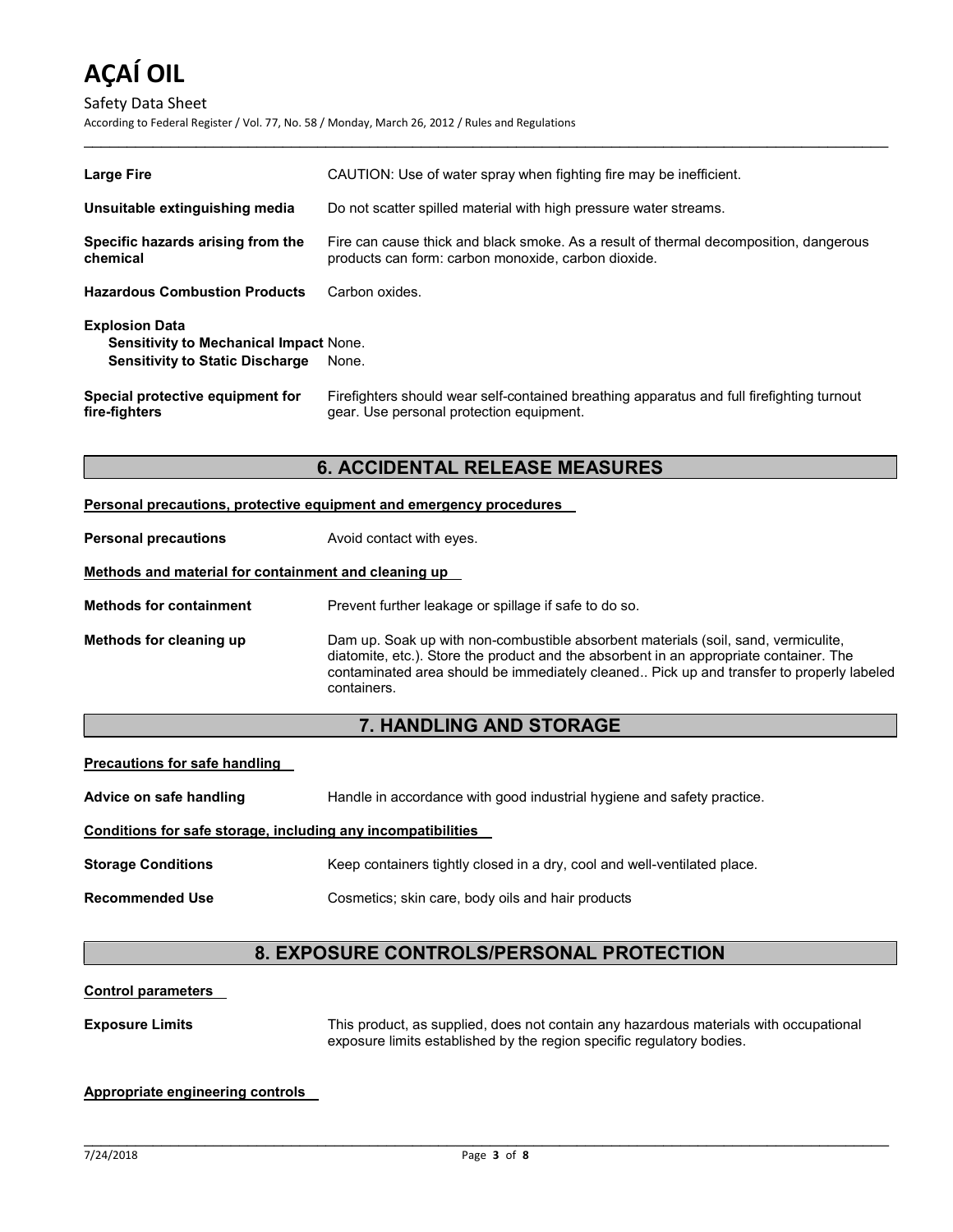Safety Data Sheet

According to Federal Register / Vol. 77, No. 58 / Monday, March 26, 2012 / Rules and Regulations

| <b>Engineering controls</b>                                           | <b>Showers</b><br>Eyewash stations<br>Ventilation systems.                                                                                                                  |  |  |  |
|-----------------------------------------------------------------------|-----------------------------------------------------------------------------------------------------------------------------------------------------------------------------|--|--|--|
| Individual protection measures, such as personal protective equipment |                                                                                                                                                                             |  |  |  |
| Eye/face protection                                                   | Chemical safety goggles.                                                                                                                                                    |  |  |  |
| Skin and body protection                                              | Resistant gloves.                                                                                                                                                           |  |  |  |
| <b>Respiratory protection</b>                                         | No protective equipment is needed under normal use conditions. If exposure limits are<br>exceeded or irritation is experienced, ventilation and evacuation may be required. |  |  |  |
| <b>General hygiene considerations</b>                                 | Handle in accordance with good industrial hygiene and safety practice.                                                                                                      |  |  |  |

 $\mathcal{L}_\mathcal{L} = \mathcal{L}_\mathcal{L} = \mathcal{L}_\mathcal{L} = \mathcal{L}_\mathcal{L} = \mathcal{L}_\mathcal{L} = \mathcal{L}_\mathcal{L} = \mathcal{L}_\mathcal{L} = \mathcal{L}_\mathcal{L} = \mathcal{L}_\mathcal{L} = \mathcal{L}_\mathcal{L} = \mathcal{L}_\mathcal{L} = \mathcal{L}_\mathcal{L} = \mathcal{L}_\mathcal{L} = \mathcal{L}_\mathcal{L} = \mathcal{L}_\mathcal{L} = \mathcal{L}_\mathcal{L} = \mathcal{L}_\mathcal{L}$ 

## 9. PHYSICAL AND CHEMICAL PROPERTIES

#### Physical and Chemical Properties

**Physical state** Viscous liquid; Liquid<br> **Appearance** Chronic Communic Creenish viscous liquid Odor Characteristic<br>
Color Color Characteristic **Color**<br> **Color Threshold**<br> **Color Threshold**<br> **Color Color**<br> **Color**<br> **Color**<br> **Color**<br> **Color**<br> **Color**<br> **Color**<br> **Color**<br> **Color** 

#### pH UNKNOWN Melting / freezing point No data available None known **Boiling point / boiling range** No data available None known<br> **Flash Point None known** >250° C None and Closed cup Flash Point  $\overline{P}$   $\overline{P}$   $\overline{P}$   $\overline{P}$   $\overline{P}$   $\overline{P}$   $\overline{P}$   $\overline{P}$   $\overline{P}$   $\overline{P}$   $\overline{P}$   $\overline{P}$   $\overline{P}$   $\overline{P}$   $\overline{P}$   $\overline{P}$   $\overline{P}$   $\overline{P}$   $\overline{P}$   $\overline{P}$   $\overline{P}$   $\overline{P}$   $\overline{P}$   $\over$ Evaporation Rate **No data available** None known<br>
Flammability (solid. gas) No data available None known **Flammability (solid, gas)** No data available None known<br> **Flammability Limit in Air** None Known Flammability Limit in Air Upper flammability limit No data available Lower flammability limit<br>
Vapor pressure<br>
Vapor pressure<br>
Vo data available Vapor pressure entity and the No data available and the None known<br>
Vapor density and No data available and None known

# Greenish viscous liquid No data available

Vapor density **No data available None known**<br>
Relative density **None and Audio COS** 1998 to 0.93 Relative density  $0.90$  to  $0.93$ <br>
Water Solubility Mater Solubility and the Insoluble in water **Water Solubility The Solubility Constrained Water Solubility in Water**<br> **Solubility ies Installation** No data available Solubility(ies) Mo data available None known Partition coefficient: n-octanol/waterno data<br>
Autoignition temperature<br>
No data available Autoignition temperature Mo data available None known **Decomposition temperature** No data available None known Kinematic viscosity **No data available** None known **Dynamic viscosity No data available** None known

- Other Information
- **Softening Point** No information available **Molecular Weight No information available** VOC Content (%) No information available Liquid Density **No information available Bulk Density** No information available **Particle Size** No information available Particle Size Distribution No information available

# **Explosive properties** No information available **Oxidizing properties** No information available

#### **Property Community Community Community Values Community Community Remarks Method**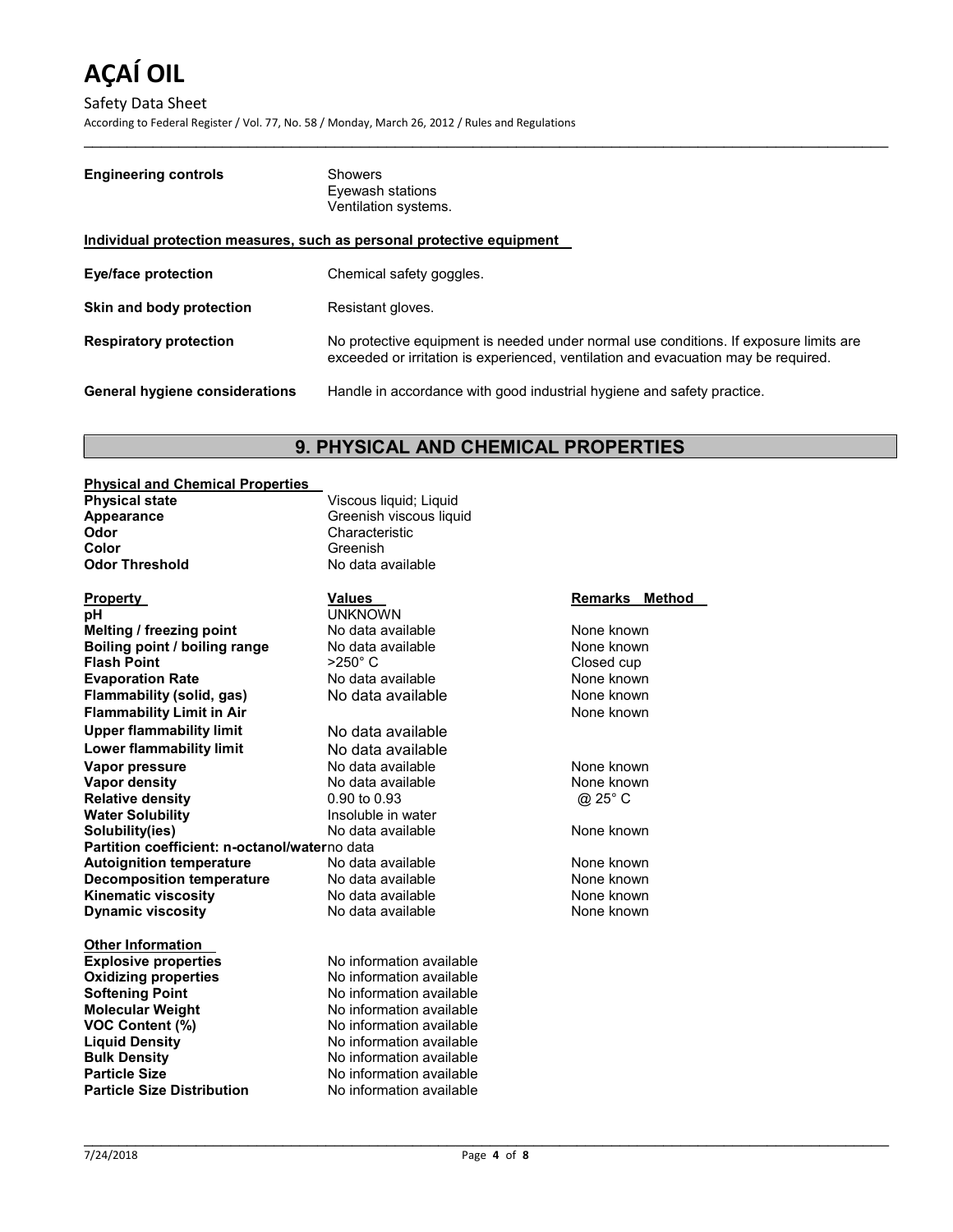Safety Data Sheet

According to Federal Register / Vol. 77, No. 58 / Monday, March 26, 2012 / Rules and Regulations

## 10. STABILITY AND REACTIVITY

 $\mathcal{L}_\mathcal{L} = \mathcal{L}_\mathcal{L} = \mathcal{L}_\mathcal{L} = \mathcal{L}_\mathcal{L} = \mathcal{L}_\mathcal{L} = \mathcal{L}_\mathcal{L} = \mathcal{L}_\mathcal{L} = \mathcal{L}_\mathcal{L} = \mathcal{L}_\mathcal{L} = \mathcal{L}_\mathcal{L} = \mathcal{L}_\mathcal{L} = \mathcal{L}_\mathcal{L} = \mathcal{L}_\mathcal{L} = \mathcal{L}_\mathcal{L} = \mathcal{L}_\mathcal{L} = \mathcal{L}_\mathcal{L} = \mathcal{L}_\mathcal{L}$ 

**Reactivity No information available.** Chemical stability Stable under normal conditions. **Possibility of Hazardous Reactions** None under normal processing.<br> **Hazardous Polymerization** Hazardous polymerization does Hazardous Decomposition Products Carbon oxides.

Hazardous polymerization does not occur. Conditions to avoid **None known based on information supplied.** Incompatible materials None known based on information supplied.

## 11. TOXICOLOGICAL INFORMATION

#### Information on likely routes of exposure

Product Information

Inhalation Specific test data for the substance or mixture is not available. Eye contact Specific test data for the substance or mixture is not available. Skin contact Specific test data for the substance or mixture is not available. Ingestion Specific test data for the substance or mixture is not available.

#### Information on toxicological effects

Symptoms No information available.

#### Numerical measures of toxicity

#### Acute Toxicity

#### Unknown acute toxicity

100 % of the mixture consists of ingredient(s) of unknown toxicity

- 100 % of the mixture consists of ingredient(s) of unknown acute oral toxicity
- 100 % of the mixture consists of ingredient(s) of unknown acute dermal toxicity
- 100 % of the mixture consists of ingredient(s) of unknown acute inhalation toxicity (gas)
- 100 % of the mixture consists of ingredient(s) of unknown acute inhalation toxicity (vapor)
- 100 % of the mixture consists of ingredient(s) of unknown acute inhalation toxicity (dust/mist)

#### Delayed and immediate effects as well as chronic effects from short and long-term exposure

**Skin corrosion/irritation** No information available. Serious eye damage/eye irritation No information available.<br>Respiratory or skin sensitization No information available. Respiratory or skin sensitization Germ cell mutagenicity No information available. Carcinogenicity **Carcinogenicity** No information available. Reproductive toxicity No information available. STOT - single exposure No information available. STOT - repeated exposure No information available. Aspiration hazard No information available.

## 12. ECOLOGICAL INFORMATION

**Ecotoxicity** The environmental impact of this product has not been fully investigated.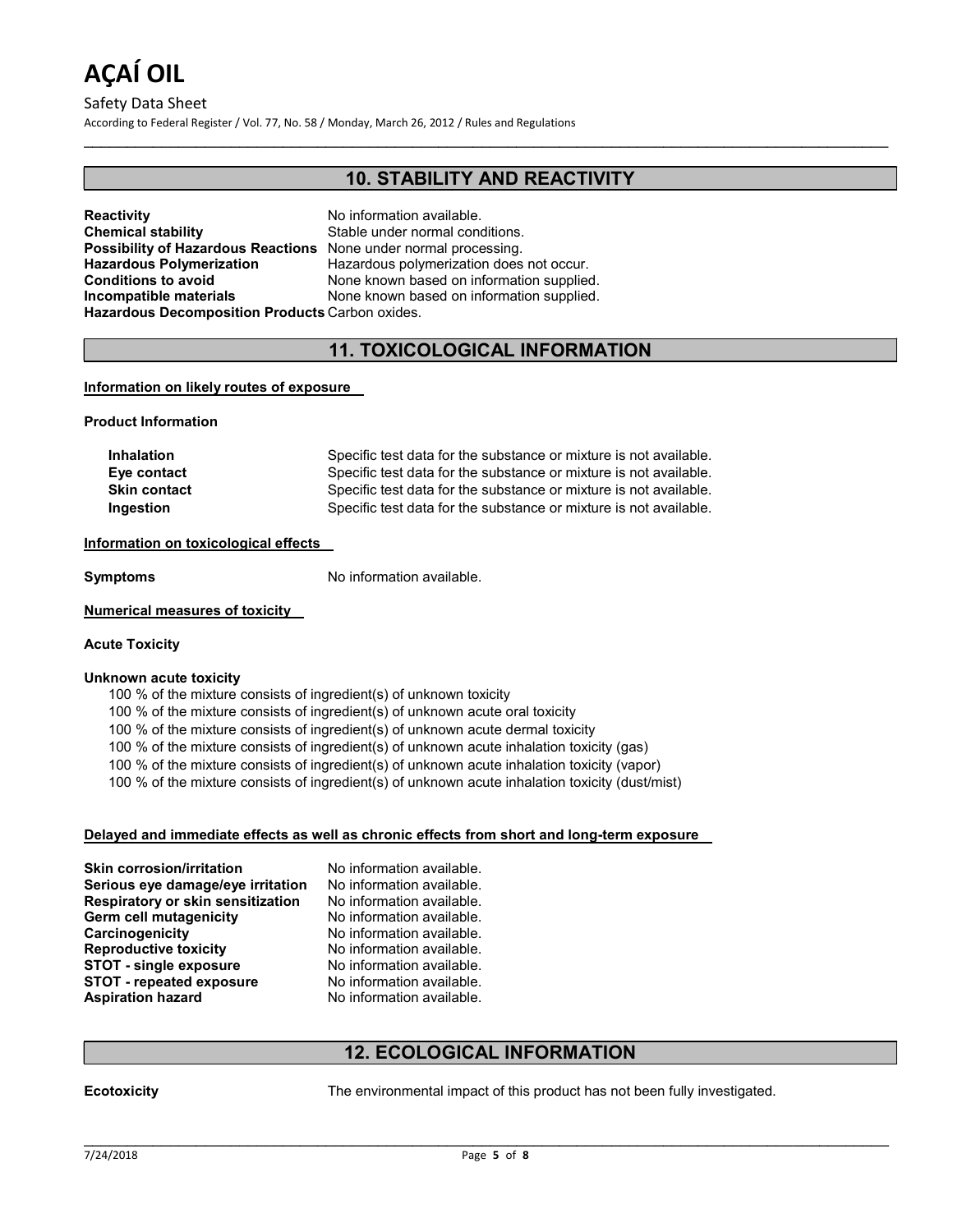Safety Data Sheet

According to Federal Register / Vol. 77, No. 58 / Monday, March 26, 2012 / Rules and Regulations

| <b>Persistence and Degradability</b> | No information available.          |  |  |
|--------------------------------------|------------------------------------|--|--|
| <b>Bioaccumulation</b>               | There is no data for this product. |  |  |
| <b>Mobility</b>                      | No information available.          |  |  |
| Other adverse effects                | No information available.          |  |  |
|                                      |                                    |  |  |

 $\mathcal{L}_\mathcal{L} = \mathcal{L}_\mathcal{L} = \mathcal{L}_\mathcal{L} = \mathcal{L}_\mathcal{L} = \mathcal{L}_\mathcal{L} = \mathcal{L}_\mathcal{L} = \mathcal{L}_\mathcal{L} = \mathcal{L}_\mathcal{L} = \mathcal{L}_\mathcal{L} = \mathcal{L}_\mathcal{L} = \mathcal{L}_\mathcal{L} = \mathcal{L}_\mathcal{L} = \mathcal{L}_\mathcal{L} = \mathcal{L}_\mathcal{L} = \mathcal{L}_\mathcal{L} = \mathcal{L}_\mathcal{L} = \mathcal{L}_\mathcal{L}$ 

# 13. DISPOSAL CONSIDERATIONS

#### Waste treatment methods

| Waste from residues/unused | Dispose of in accordance with local regulations. Dispose of waste in accordance with |
|----------------------------|--------------------------------------------------------------------------------------|
| products                   | environmental legislation.                                                           |
| Contaminated packaging     | Do not reuse empty containers.                                                       |

# 14. TRANSPORT INFORMATION

| DOT<br><b>Proper Shipping Name</b><br><b>Hazard Class</b>         | <b>NOT REGULATED</b><br>NON-REGULATED<br>N/A |
|-------------------------------------------------------------------|----------------------------------------------|
| <b>TDG</b>                                                        | Not regulated                                |
| MEX                                                               | Not regulated                                |
| ICAO                                                              | Not regulated                                |
| <b>IATA</b><br><b>Proper Shipping Name</b><br><b>Hazard Class</b> | Not regulated<br><b>NON REGULATED</b><br>N/A |
| <b>IMDG/IMO</b><br><b>Hazard Class</b>                            | Not regulated<br>N/A                         |
| <b>RID</b>                                                        | Not regulated                                |
| ADR                                                               | Not regulated                                |
| ADN                                                               | Not regulated                                |
|                                                                   |                                              |

# 15. REGULATORY INFORMATION

#### Safety, health and environmental regulations/legislation specific for the substance or mixture

International Regulations

Ozone-depleting substances (ODS) Not applicable

Persistent Organic Pollutants Not applicable

Export Notification requirements Not applicable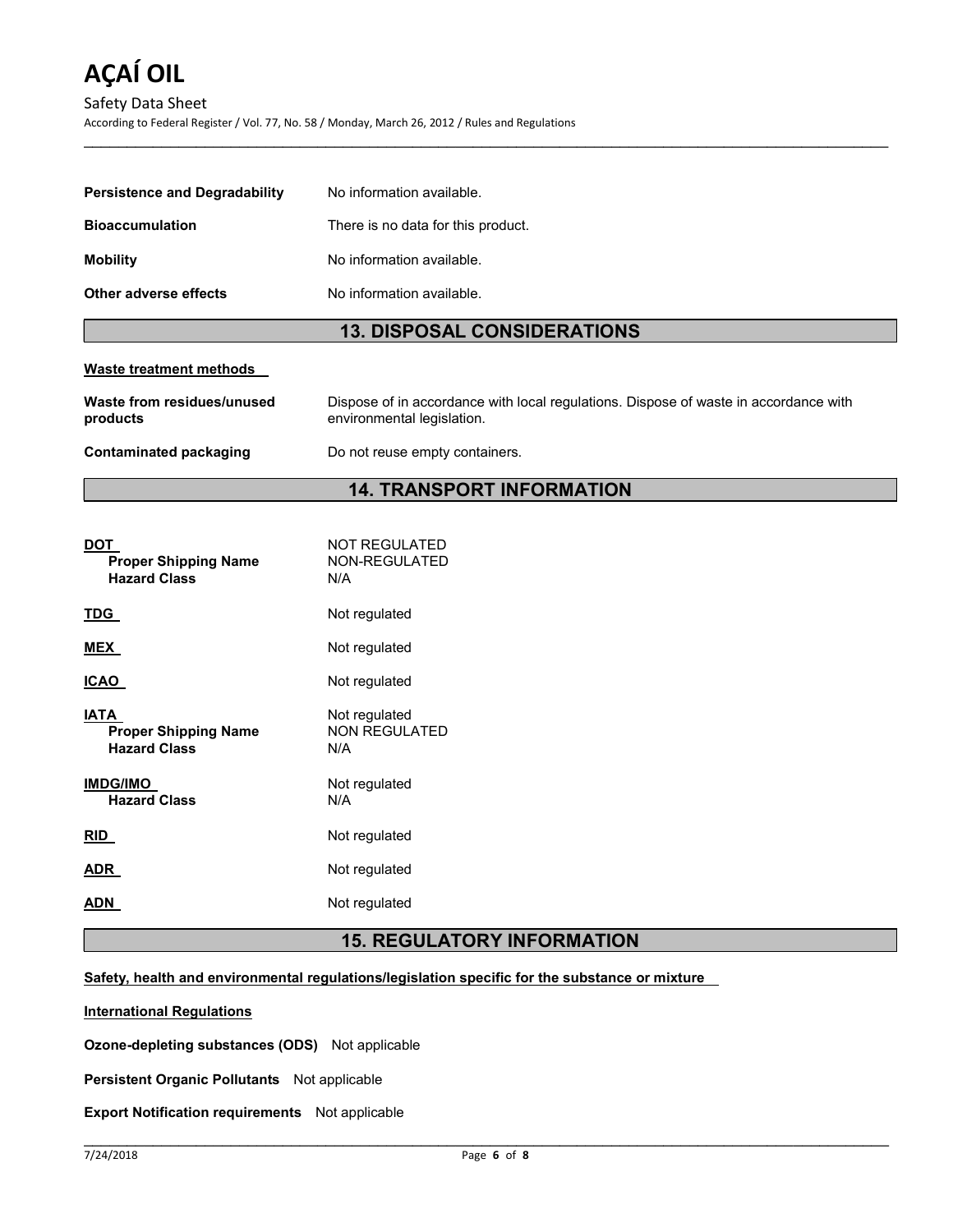Safety Data Sheet According to Federal Register / Vol. 77, No. 58 / Monday, March 26, 2012 / Rules and Regulations

#### International Inventories

| TSCA                 | Exempt.                   |
|----------------------|---------------------------|
| <b>DSL/NDSL</b>      | Not Listed.               |
| <b>EINECS/ELINCS</b> | Not Listed.               |
| <b>ENCS</b>          | I isted.                  |
| <b>KECL</b>          | Not Listed.               |
| <b>PICCS</b>         | No information available. |
| <b>AICS</b>          | Not Listed.               |

Legend

TSCA - United States Toxic Substances Control Act Section 8(b) Inventory DSL/NDSL - Canadian Domestic Substances List/Non-Domestic Substances List EINECS/ELINCS - European Inventory of Existing Chemical Substances/European List of Notified Chemical Substances ENCS - Japan Existing and New Chemical Substances KECL - Korean Existing and Evaluated Chemical Substances PICCS - Philippines Inventory of Chemicals and Chemical Substances AICS - Australian Inventory of Chemical Substances

 $\mathcal{L}_\mathcal{L} = \mathcal{L}_\mathcal{L} = \mathcal{L}_\mathcal{L} = \mathcal{L}_\mathcal{L} = \mathcal{L}_\mathcal{L} = \mathcal{L}_\mathcal{L} = \mathcal{L}_\mathcal{L} = \mathcal{L}_\mathcal{L} = \mathcal{L}_\mathcal{L} = \mathcal{L}_\mathcal{L} = \mathcal{L}_\mathcal{L} = \mathcal{L}_\mathcal{L} = \mathcal{L}_\mathcal{L} = \mathcal{L}_\mathcal{L} = \mathcal{L}_\mathcal{L} = \mathcal{L}_\mathcal{L} = \mathcal{L}_\mathcal{L}$ 

#### US Federal Regulations

#### SARA 313

Section 313 of Title III of the Superfund Amendments and Reauthorization Act of 1986 (SARA). This product does not contain any chemicals which are subject to the reporting requirements of the Act and Title 40 of the Code of Federal Regulations, Part 372

#### SARA 311/312 Hazard Categories

Should this product meet EPCRA 311/312 Tier reporting criteria at 40 CFR 370, refer to Section 2 of this SDS for appropriate classifications. Under the amended regulations at 40 CFR 370, EPCRA 311/312 Tier II reporting for the 2017 calendar year will need to be consistent with updated hazard classifications.

#### CWA (Clean Water Act)

This product does not contain any substances regulated as pollutants pursuant to the Clean Water Act (40 CFR 122.21 and 40 CFR 122.42)

#### **CERCLA**

This material, as supplied, does not contain any substances regulated as hazardous substances under the Comprehensive Environmental Response Compensation and Liability Act (CERCLA) (40 CFR 302) or the Superfund Amendments and Reauthorization Act (SARA) (40 CFR 355). There may be specific reporting requirements at the local, regional, or state level pertaining to releases of this material

#### US State Regulations

#### California Proposition 65

This product does not contain any Proposition 65 chemicals.

#### U.S. State Right-to-Know Regulations

This product does not contain any substances above threshold limits that are regulated by state right-to-know.

## 16. OTHER INFORMATION